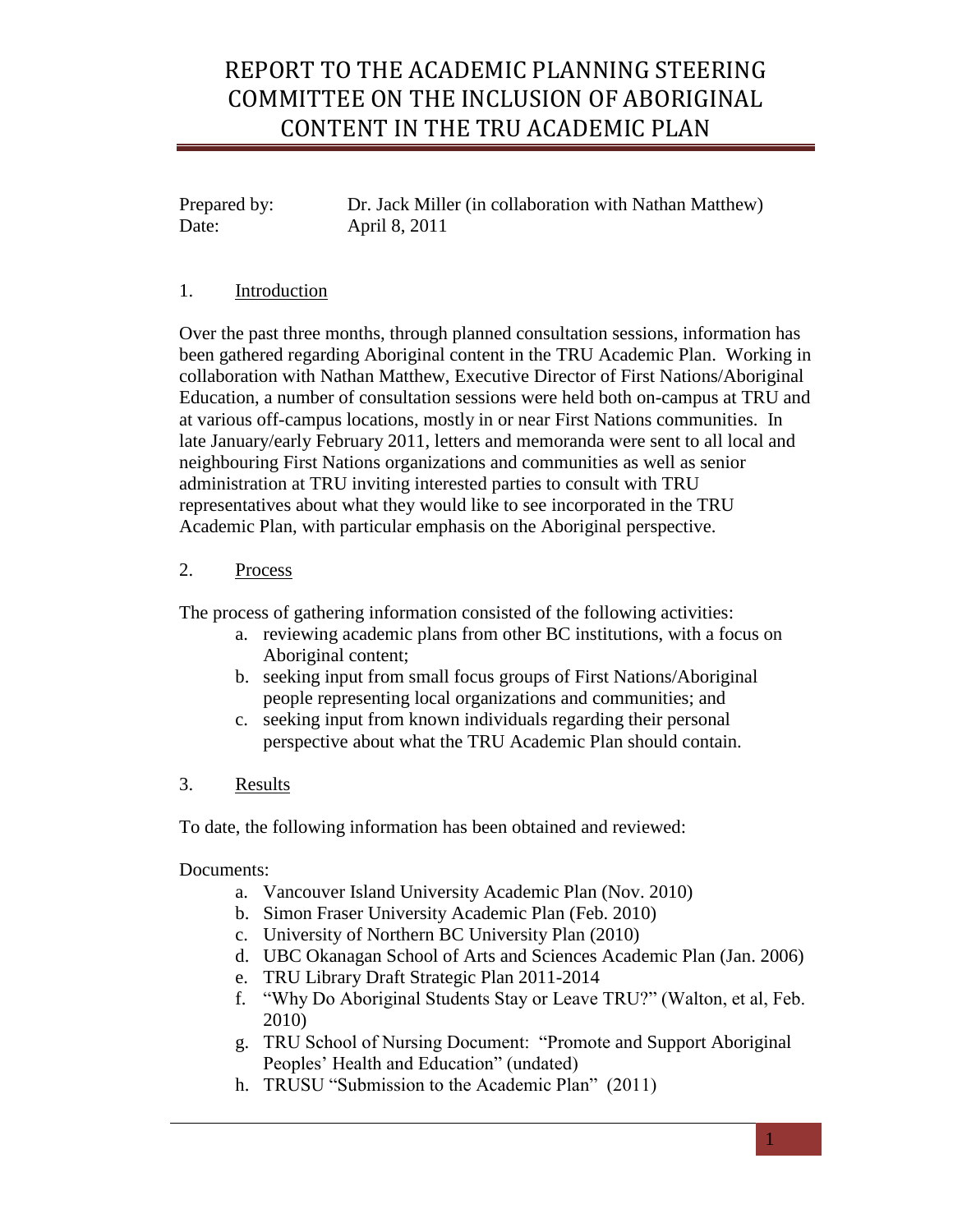- i. Association of Canadian Deans of Education Accord on Indigenous Education (June, 2010)
- j. Faculty of Human, Social, and Educational Development: "TRU Academic Plan: Setting the Vision for the Future" (DRAFT, 2011)
- k. TRU Aboriginal Service Plan

Consultation Notes:

- a. Faculty of Human, Social, and Educational Development, Education Department Comments (Jan. 28, 2011)
- b. Aboriginal Student Consultation session at the Gathering Place (2011)
- c. Williams Lake Campus (February 24, 2011)
- d. Open Consultation Session (March 14, 2011)
- e. Open Consultation Session (March 16, 2011)
- f. Opens Consultation Session (March 17, 2011)
- g. Secwepemc Cultural Education Society (March 18, 2011)
- 4. Discussion

In all of the documents reviewed and all of the information gathered from individuals and small groups, there were many common themes. The following items represent a collation of "raw data" collected during consultation sessions conducted over the past 3 months.

- frequent reference to Indigenous knowledge and Aboriginal ways of knowing (i.e. Indigenous science, architecture, etc.)
- the establishment of unique and "niche" programs that have significant Aboriginal content and have built-in flexibility to adapt to and be relevant to local needs, i.e. the development and implementation of a Bachelor's Degree in Aboriginal Leadership
- summer institutes that would include ethnobotany, Indigenous science and archaeology
- courses and programs that embody an Aboriginal World-view of knowledge, i.e. viewing education from a wholistic perspective
- the provision of more Aboriginal content and programs, e.g. First Nations language courses, and Aboriginal faculty to teach courses from an Aboriginal perspective
- emphasis on ensuring that all TRU courses with Aboriginal content are transferable to other institutions in BC and Canada
- seamless and transparent transfer of credit for Aboriginal content courses and programs from other BC and Canadian institutions
- greater numbers of outreach programs and courses and programs delivered  $\bullet$ in local First Nations communities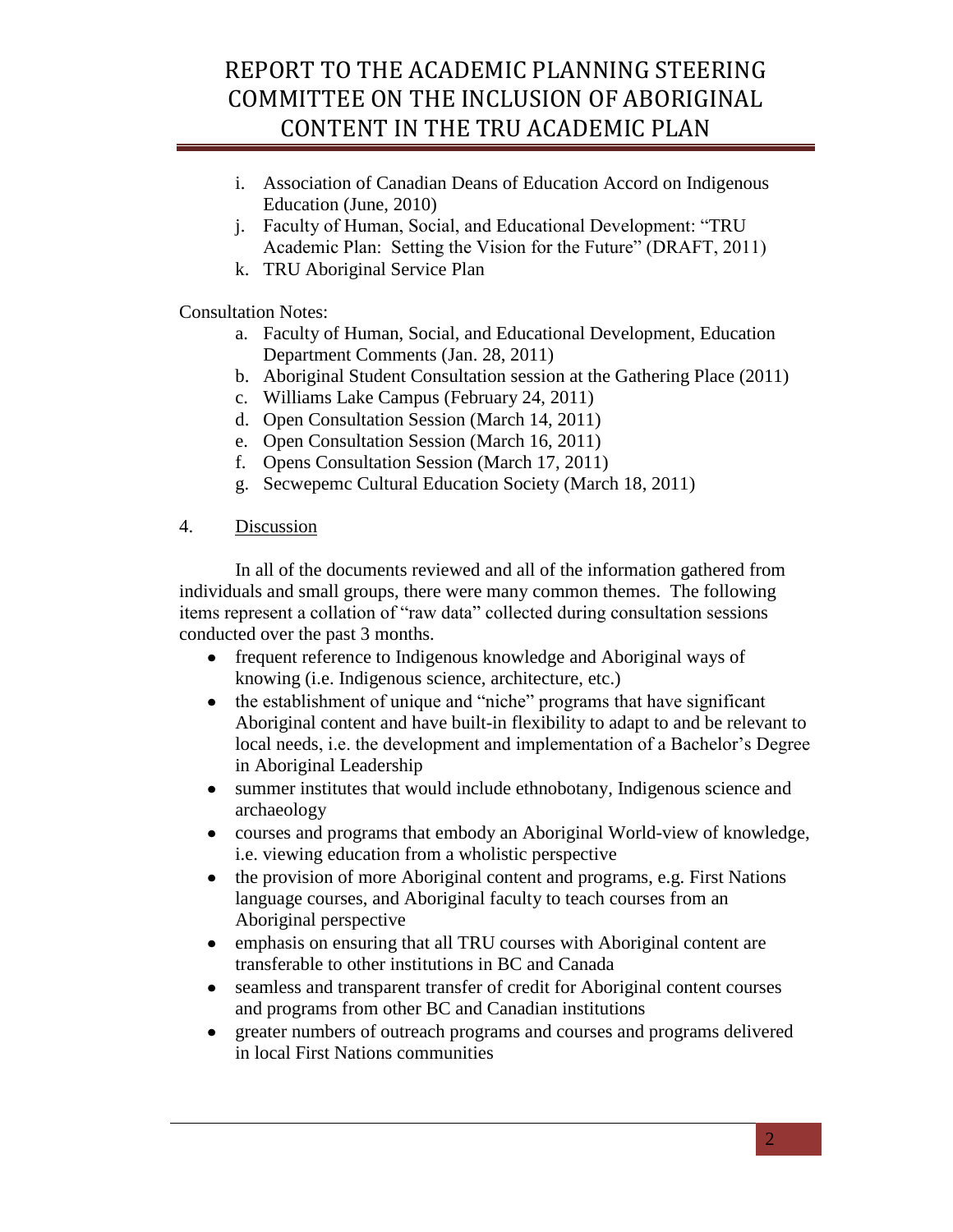- requirement for all TRU students to take a course in First Nations history and culture – it could have a writing focus and could be a collaborative effort with EML/Sociology, and Anthropology
- additional OL courses with a First Nations/Aboriginal focus on history,  $\bullet$ geography, language, culture, and social structures
- increased numbers of First Nations-based programs that reflect the realities of First Nations community life
- increased communication by having an event calendar display board in the  $\bullet$ Gathering Place as well as on the website; an Aboriginal website
- promotion of TRU as *the University of Choice for First Nations/Aboriginal*   $\bullet$ *students* by equalizing events , groups, resource funding such as Aboriginal Awareness to the same extent that International Days are funded
- Aboriginal Orientation should be set on a different, less overwhelming day  $\bullet$ than the TRU orientation day and include orientation to Secwepemc territory and resources both on and off campus
- increased emphasis on Aboriginal content in the library
- development and implementation of an Aboriginal mentorship program for and by Aboriginal students
- additional special events and speakers that represent the place the campus  $\bullet$ occupies in Secwepemc culture as well as the broader Aboriginal culture
- construction of single, married, and family accommodation on campus for  $\bullet$ First Nations students
- greater availability of daycares spaces for Aboriginal students
- construction of a "stand alone" Aboriginal Centre on campus
- establishment of a full-time position for an Aboriginal person in the Counseling Department
- increased linkage with International programs but not an over-emphasis on international programs at the expense of programs, support, and services for Aboriginal students. There should also be more opportunities for Aboriginal student exchanges with other universities with an emphasis on Indigenous education
- emphasis on strong support from all sectors of TRU for more evidence that  $\bullet$ TRU sits on the traditional territory of the Secwepemc people (and the Interior Salish territories in general) – this fact should be evident on campus, at the main entrances to campus, and included on all publicity and marketing for the general public (the new figure of Coyote on the House of Learning should become a campus "icon" and be represented in many ways and be included in most aspects of campus life)
- generally the services for Aboriginal students is getting better, but more  $\bullet$ effort is needed
- emphasis on a balance (fiscal) between the provision of academic courses and programs and the provision of services for Aboriginal students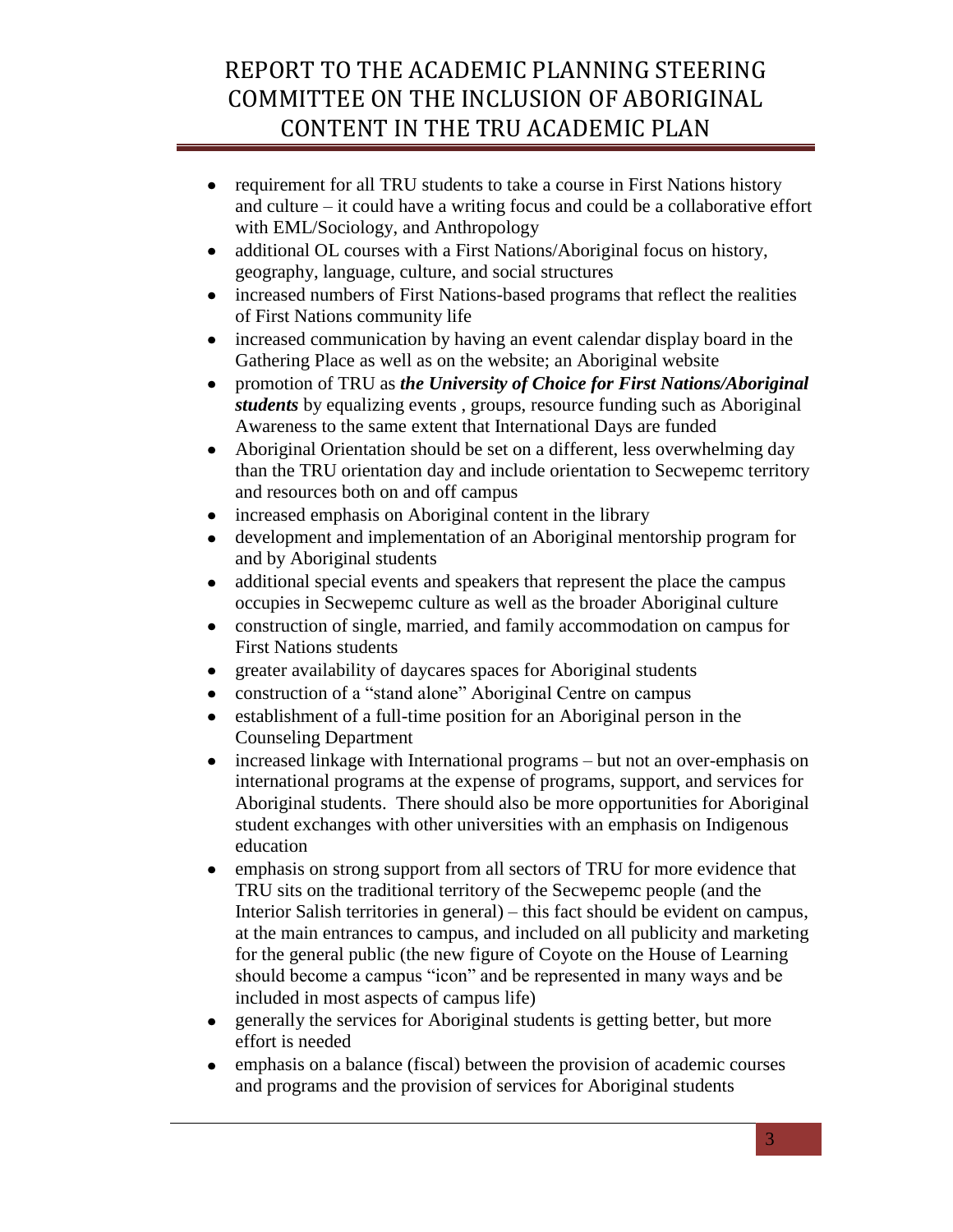- construction of facilities, placement of artefacts, adding services, etc., should not be done in a "piecemeal" manner, or in a "shotgun" approach; pick a significant project or projects and "do them right" and then move on to the next project
- promotion of an accommodation option to Band Education Coordinators to  $\bullet$ relieve the worry about housing from first year First Nations students
- virtual campus tours should be available on-line for those students who are  $\bullet$ unable to come to campus
- additional tutoring options for Aboriginal students this can be a cost- $\bullet$ sharing arrangement with First Nations communities who are sponsoring students
- all aspects of Aboriginal content in the Academic Plan should be integrated into the plan, not simply added on
- concerted effort to ensure that the Academic Plan, the Aboriginal Service Plan, and the Strategic Plan must come together in an integrated manner with specific references to each other if TRU is to truly be the *University of Choice for First Nations/Aboriginal students*
- although there have been many attempts to provide orientation sessions for faculty  $\bullet$ and staff around the importance of providing appropriate levels of service for Aboriginal students and for the inclusion of Aboriginal content in programs and courses, and to provide a greater sense of understanding of First Nations culture and how Aboriginal learners are affected, more needs to be done and it needs to be done on an annual basis for the orientation of new faculty, staff, and administrators (the LeNonet Project, carried out by the University of Victoria, resulted in the development of an online curriculum that all faculty has to take – this might be a model we could use.)

### 5. Recommendations

It is imperative that the TRU Academic Planning Steering Committee include in its final recommendations to the TRU Senate (through the Provost and VP Academic and the Academic Planning and Priorities Committee), the following points/issues related to Aboriginal content in the TRU Academic Plan:

### **Recommendation 1:**

That the first page (inside the cover) of the Academic Plan (when it is written) include a photograph of the TRU Coyote sculpture along with the acknowledgement that TRU is located on the traditional territory of the Secwepemc and Interior Salish First Nations peoples. (See the VIU Academic Plan as an example).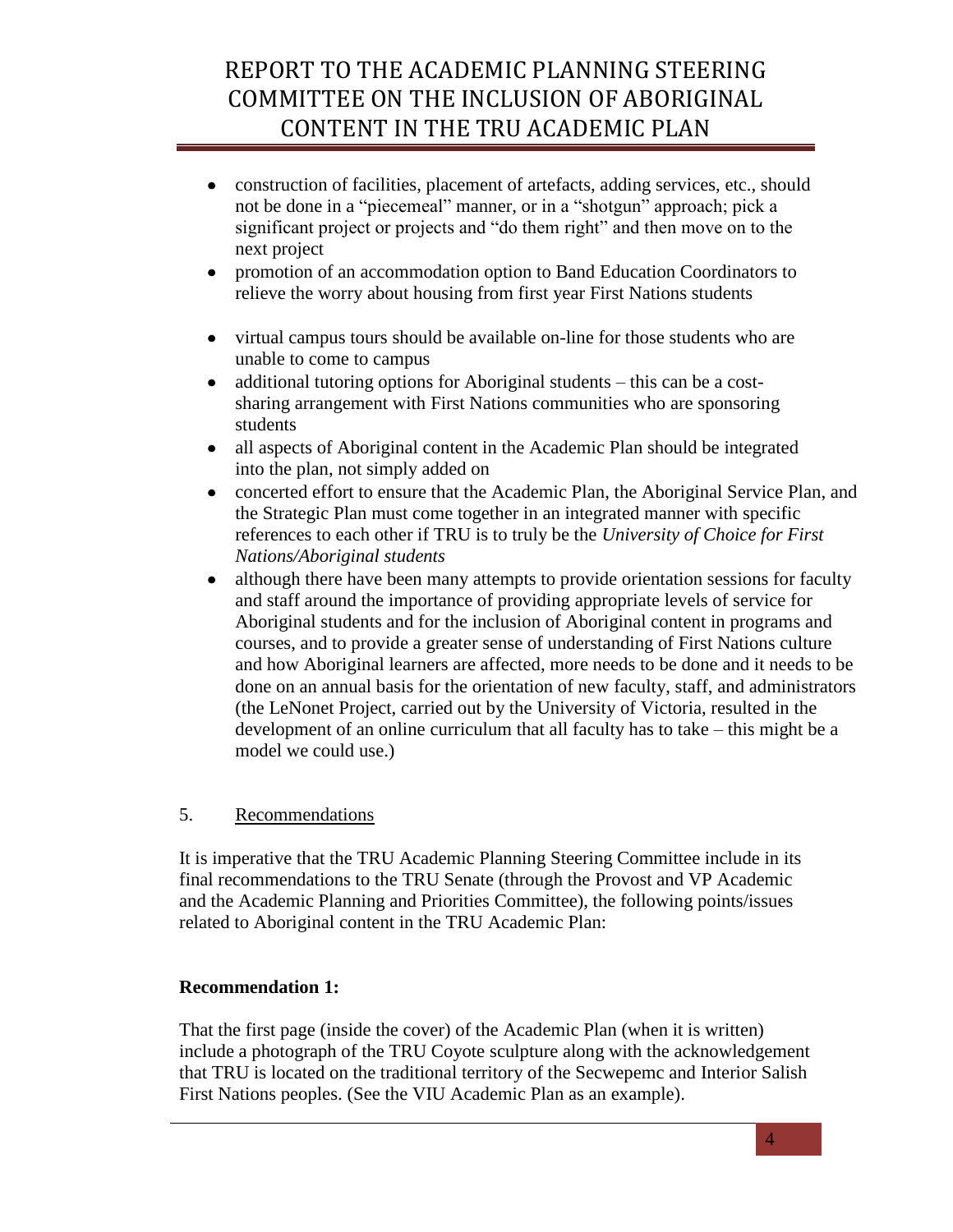## **Recommendation 2:**

That all aspects of the TRU Academic Plan reflect the significant First Nations/Aboriginal student presence on campus and that the inclusion of specific mention of Aboriginal programs be integrated seamlessly into the Academic Plan so that such content is not seen as an "add –on".

## **Recommendation 3:**

That unique and "niche market" programs specifically related to First Nations/Aboriginal education be given priority for development and supported by all faculties and departments. The first priorities should be Aboriginal language and culture programs and a Bachelor of Aboriginal Leadership Degree program.

### **Recommendation 4:**

That steps are taken to ensure that where appropriate, Aboriginal ways of knowing are included in program and course development and that accurate Aboriginal content is included in all program areas, and in particular, in all new programs and courses approved by APPC, EPC, and Senate.

### **Recommendation 5:**

That significant effort is made to be more inclusive of First Nations/Aboriginal students in all aspects of campus life. Since research has shown that one of the most significant factors affecting the retention of students at university is effective student engagement, it is important to ensure that opportunities for First Nations student to be engaged in campus life and student activities are a priority at TRU. There are significant numbers of specific examples of ways to enhance campus life for First Nations students contained in section 4 of this report, and could also include support for Aboriginal student engagement and mentorship within research as well as including spaces outside of the Gathering Place for students to get together.

### **Recommendation 6:**

All future construction, additions, and renovations undertaken on campus should be subject to appropriate consultation with students, faculty, and staff of Aboriginal ancestry, as well as our Elders on campus, in order to ensure that design and fit with the rest of campus is taken into consideration and that the needs of First Nations/Aboriginal students has been addressed.